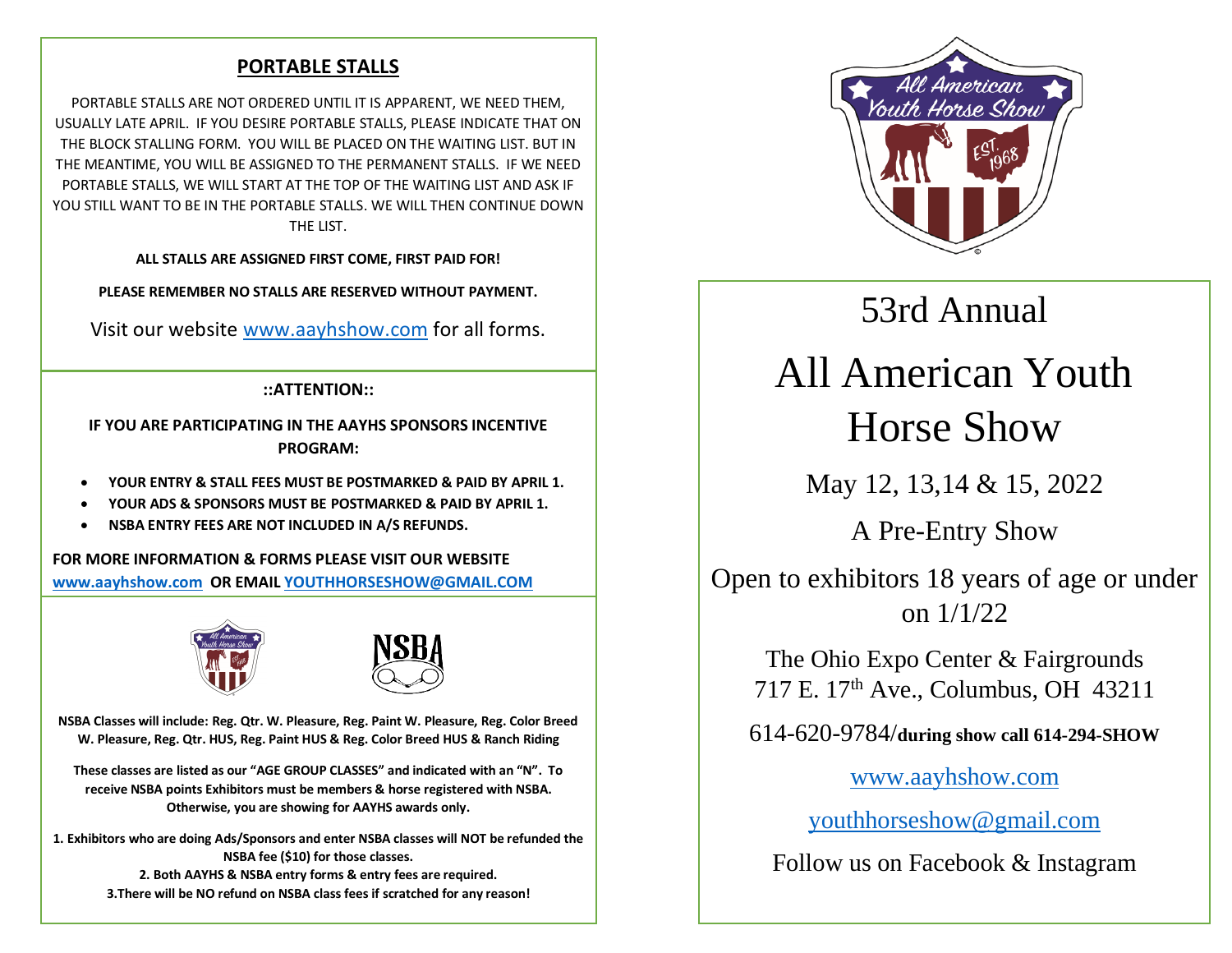

# **GOLF CARTS & WHEELED VEHICLES**

# **Please contact National Carts at 800-940-8068 or register online at www.Nationalcarts.com**

# **Please follow these guidelines at the Show:**

- 1. Per the Ohio State Highway Patrol golf carts may only be driven by licensed drivers.
- **2. Wheeled vehicles include: bicycles, scooters, strollers, skateboards, wagons, etc.**
- 3. Beginning Thursday at 7:30 am wheeled vehicles ARE NOT permitted in the stall areas until the end of classes each day.
- 4. No wheeled vehicles are permitted in any designated paddock or warm up area at any time.
- 5. Please give horses/ponies the right of way.
- 6. You MAY bring your own golf cart.
- 7. Golf carts cannot be used to transport attendees to any other event on the Expo grounds for a fee. It is in violation of the law & you will be ticketed.

# **Your cooperation in these matters is necessary for the safety of our exhibitors, their horses and our spectators.**

# **CONTACT INFORMATION**

**GENERAL INFORMATION: [youthhorseshow@gmail.com](about:blank)**

**VENDOR SPACE: [Keith20@frontier.com](about:blank) or 614-620-9784**

**SHOW SECRETARY: [aayhs\\_secretary@yahoo.com](mailto:aayhs_secretary@yahoo.com)**

**ASSISTANT SHOW SEC.: kscholzyouthshow@gmail.com**

**ADS & SPONSORS: [youthhorseshow@gmail.com](about:blank) or 614-402-0010**

**SCHOLARSHIPS: [darenwright@hotmail.com](about:blank)**

**SHOW OFFICE (during show dates only): 614-294-SHOW**

**FAX: 740-477-8955 (NO FAX AT SHOW)**

# **PRE-ORDERS ON SHAVINGS CAN BE MADE BY CONTACTING ASE FEED & SUPPLY @ 614-873-4621**

**-------------------------------------------------------------**

**CAMPER PARKING INFORMATION (this information is provided as a courtesy to our exhibitors). AAYHS does NOT take care of camping. Please do not contact AAYHS regarding Camping! Contact the Ohio Expo Center Or Standard Parking. https://ohioexpocenter.com/services/camping/**

- **Camping is available in Korbel East & main fairgrounds. Contact Standard Parking at the Ohio Expo Center.**
- **They DO NOT take reservations. Its first come, first served and you must pay for each night your camper is parked whether you stay in it or not.**
- **There ARE water, elec. & sewage hook-ups in the camp area only. That is Korbel East (just off 17th Ave.). There is water & elec. only on the main fairgrounds.**
	- **Camping fees are paid to STANDARD PARKING. Their office trailer is located just east of the 17th Ave. entrance on the South side of 17th Ave.**

• **IF YOU PARK YOUR HORSE TRAILER ON THE MAIN FAIRGROUNDS, SOUTH OF 17TH AVE. YOU WILL BE CHARGED CAMPING FEES BY STANDARD PARKING.**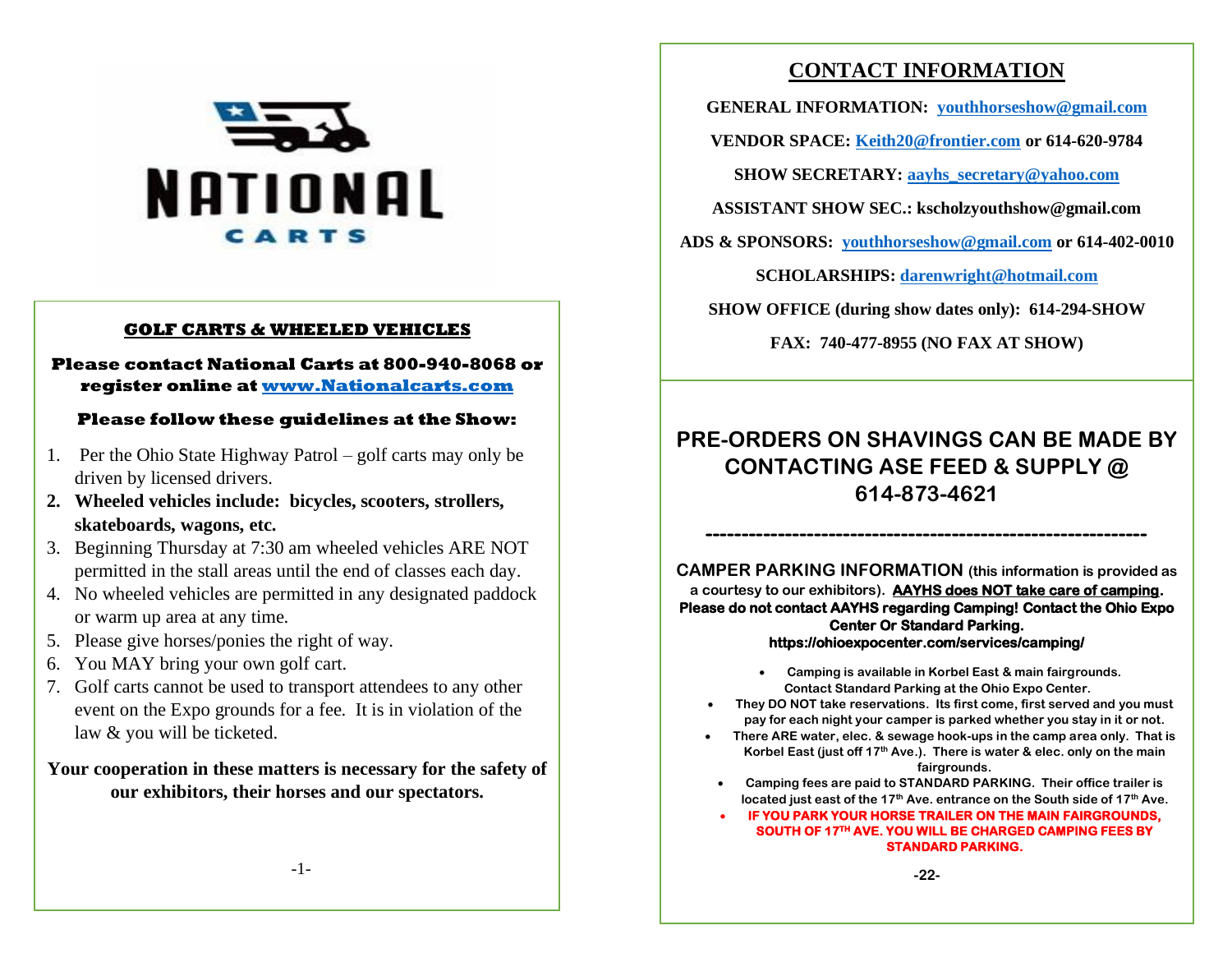# **53rd Annual All American Youth Horse Show – Committee**

| <b>Contest Division</b>         | Keith Osborne                          | Circleville, OH                    |
|---------------------------------|----------------------------------------|------------------------------------|
| <b>Western Division</b>         | Daren Wright<br>Vickie Byrd            | Chillicothe, OH<br>Grove City, OH  |
| <b>Hunter Division</b>          | Daren Wright<br>Vickie Byrd            | Chillicothe, OH<br>Grove City, OH  |
| <b>Fence Classes</b>            | <b>Katie Griffiths</b>                 | Hilliard, OH                       |
| <b>Trail Classes</b>            | Debbie Andrews<br><b>Cathy Plymale</b> | Grove City, OH<br>Grove City, OH   |
| Mini Division                   | Mel Downs                              | Winchester, OH                     |
| Reining/WR & RH                 | Daren Wright<br><b>Michelle Bates</b>  | Chillicothe, OH<br>Painesville, OH |
| <b>Show Secretary</b>           | <b>Emily Carle</b>                     | Ashville, OH                       |
| <b>Assistant Show Sec.</b>      | Kar-Lyn Scholz                         | Circleville, OH                    |
| Awards                          | <b>Troy Holton</b><br>Daren Wright     | Chillicothe, OH<br>Chillicothe, OH |
| <b>Commercial Space</b>         | Keith Osborne                          | Circleville, OH                    |
| Ads & Sponsors<br>/Show Program | Vickie Byrd                            | Grove City, OH                     |
| Scholarships                    | Daren Wright                           | Chillicothe, OH                    |
| Grounds                         | Keith Osborne                          | Circleville, OH                    |
| Website                         | Amy Fox                                | Grove City, OH                     |
|                                 | $-21-$                                 |                                    |

# **ARRIVAL TIME:**

**NO EXHIBITORS or VENDORS MAY ARRIVE BEFORE 6AM ON WED., MAY 11. Including setting up/bedding stalls. Violators will be fined by the Ohio Expo Ctr. & AAYHS.**

# **ALL AMERICAN YOUTH HORSE SHOW – 2022**

HORSE STALL Postmark BY 4/15/2022……\$80.00 PER STALL

HORSE STALL Postmark AFTER 4/15/2022...\$95.00 PER STALL

TACK STALL Postmark BY 4/15/2022……....\$95.00 PER STALL

TACK STALL Postmark AFTER 4/15/2022….\$110.00 PER STALL

PRE-ENTRY FEE………………………………\$20.00 PER CLASS

POST ENTRY FEE…………………….\$30.00 PER CLASS

NSBA CLASSES (Exhibitor & Horse must be registered members) PRE-ENTRY FEE BY 4/15/2022…………\$10.00 PER CLASS POST ENTRY FEE AFTER 4/15/2022………….\$20.00 PER CLASS Both AAYHS & NSBA entry forms & entry fees are required.

PROGRAM BOOK……………..\$12.00 PER COPY

ADMIN FEE. PER EACH EXHIBITOR/EQUINE COMBO….\$5.00

**FOR THOSE EXHIBITORS PARTICIPATING IN THE ADS & SPONSORS INCENTIVES – YOUR PRE ENTRIES & STALL FEES MUST BE PAID & POSTMARKED BY APRIL 1.** 

**ANY EXHIBITOR DESIRING TO HAVE THEIR NAME & HORSE NAME IN THE SHOW PROGRAM MUST HAVE THEIR ENTRIES & STALL FEES PAID & POSTMARKED BY APRIL 1.** 

**Post entries not applicable without pre-paid stall reservations. Each horse must have its own stall NO SHARING!! Stalls are available by pre-paid reservations made by 4/15/22.**

### **SHOW OFFICE HOURS**

**WEDNESDAY – 9:00 AM – 9:00 PM**

**THURSDAY – SATURDAY – 7:00 AM – 9:00 PM**

**SUNDAY – 7:00 AM – Until beginning of Championship Classes**

**TELEPHONE DURING SHOW – 614-294-SHOW**

**NO FAX AVAILABLE AT SHOW**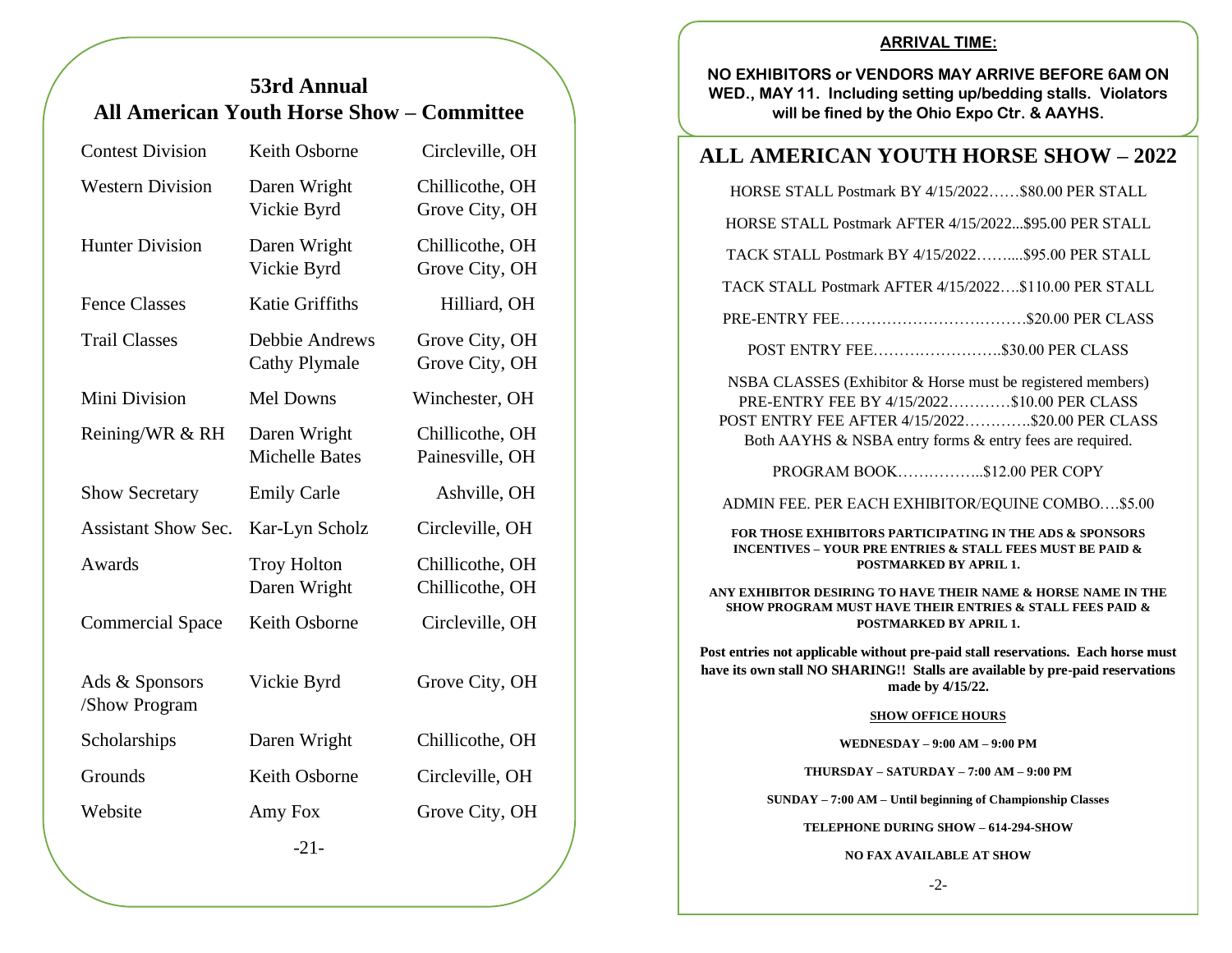### **GENERAL RULES and INFORMATION**

**1.The AAYHS shall be guided by AQHA rules whenever AAYHS rules do not apply. Mini's will follow Pinto Horse rules whenever AAYHS rules do not apply.** 

**2. Stalls: Each horse/pony/mini MUST have a stall of their own, including those entered only in contesting. OEC does not allow sharing a stall, due to State regulations. Stalls not used must be re-assigned by AAYHS Show Office only. Also, all equine (including contest horses) must have bedding in their stall, to avoid your horse's urine running into the stall next to you. If that happens, YOU will be charged for any and all damage, as well as replacement bedding in adjacent stalls.** 

**3. Stalls: Exhibitors/Stables desiring block stalling MUST send their stall reservations and payment together in ONE packet & ONE check; absolutely NO EXCEPTIONS. If 4 or more stalls are requested, please use the GROUP STALLING FORM, available on the website. Entries may be sent in with stall reservations or after stall reservations are made, but NOT PRIOR TO RESERVING A STALL. Stalls are assigned first come, first served. If you prefer a stall in the back of the barn, please indicate this on your stall reservations. PLEASE DO NOT ASK FOR ADDITIONAL STALLS AFTER RESERVATIONS HAVE BEEN SUBMITTED. SEE BACK PAGE RE: PORTABLE STALLS.**

**4. REFUNDS: Entries refunded before the show dates will be refunded at the percentages listed below. Refund will be held if Exhibitor has outstanding checks for entries or Ads/Sponsors and will be sent once those checks clear. @Close of Program Deadline/APRIL 1 – 100% of entries & stall fees. @Close of Pre-Entry Deadline/APRIL 15 – 80% of entries & stall fees. After April 15 to April 30 – 60% of entries & stall fees April 30, DEADLINE FOR REFUNDS. Refunds after April 30 at 40%, under special consideration only by AAYHS Board. DURING SHOW: Entries refunded at show will be for class entry only AT 40%. Refund will not include horse stalls or tack stalls and MUST be accompanied by slip from the** 

**AAYHS Show Vet. Entries refunded involving illness or injury of exhibitor must be accompanied by Dr. note or noted by the AAYHS Medic on grounds. NSBA CLASSES: There will be NO refund of NSBA class fees for any reason.**

**5. NO SUBSTITUTION OF CLASSES OR HORSE IS PERMITTED after April 15. Exhibitor must scratch & re-enter at post entry fee. Post entries not applicable without pre-paid stall reservations.**

**6. Exhibitor's age may not exceed 18 yrs. as of 1/1/year of show. Birth Certificate, Passport or State ID must be included with Entry Form for ALL exhibitors. ENTRIES WILL NOT BE PROCESSED WITHOUT PROPER DOCUMENTATION!! FALSIFICATION OF BIRTH CERT. or REG. PAPERS MAY RESULT IN A PERMANENT BAN FROM THE AAYHS.** 

**7. ALL HORSES, PONIES & MINI'S must submit a current neg. Coggins and a CVI (Certificate of Veterinary Inspection). The Coggins MUST be submitted with your entries and must be dated within one year of the show. The CVI must be dated within 30 days of the show and MUST be submitted prior to the show, by mail, email or fax. (Coggins are valid for one year from the date the blood is drawn). Failure to present these forms upon arrival at show will result in a scratch with no refund.** 

**8. Animals measuring 58" or less may enter as a horse or pony, NOT BOTH.**

**9. Exhibitors must enter ring in proper attire. AHSA approved helmets must be worn in all mounted Hunt Seat or Fence classes. Helmets or western hat may be worn in other classes. Exhibitors in Hunter Showmanship may wear traditional helmet or helmet with harness. Riders not wearing proper attire will be disqualified.** 

53rd Annual All American Youth Horse Show **SUNDAY 8:00 AM DENNY HALES ARENA**

| 183. Working Hunter Over Fences 2'0" |       | Horse 18 & Under |
|--------------------------------------|-------|------------------|
| 184. Equitation Over Fences 2'0"     | Horse | 18 & Under       |
| 185. Working Hunter Over Fences 2'0" | Pony  | 18 & Under       |
| 186. Equitation Over Fences 2'0"     | Pony  | 18 & Under       |
| 187. Working Hunter Over Fences 2'3" | Horse | 18 & Under       |
| 188. Equitation Over Fences 2'3"     |       | Horse 18 & Under |
| 189. Working Hunter Over Fences 2'6" |       | Horse 18 & Under |
| 190. Equitation Over Fences 2'6"     |       | Horse 18 & Under |

# **PLEASE SEE RULE #28 REGARDING POSTED ORDER OF GO.**

# **PLEASE SEE PAGE 19 REGARDING FOOTING CONDITIONS.**

# **FENCE HEIGHT MUST BE INDICATED ON ENTRY FORM AND CANNOT BE CHANGED FOR DURATION OF THIS SHOW.**

**Fence Classes will have a HIGH POINT CHAMPION & RESERVE, based on points in all 3 fence classes (Equitation Over Fences, Working Hunter Over Fences & Hunter Hack). 1st – 8pts., 2nd – 7 pts., etc. In the event of a tie the winner will be the individual with the highest placing/points in Equitation Over Fences. Riders MUST choose the height division for horses 2'0", 2'3" or 2'6" and for ponies 2'0 at which they will show for the entire over fences division.**

# **\*\*\*CHOOSE THE HEIGHT DIVISION BEST SUITED FOR THE SKILL LEVEL OF THE RIDER/HORSE/PONY. \*\*\***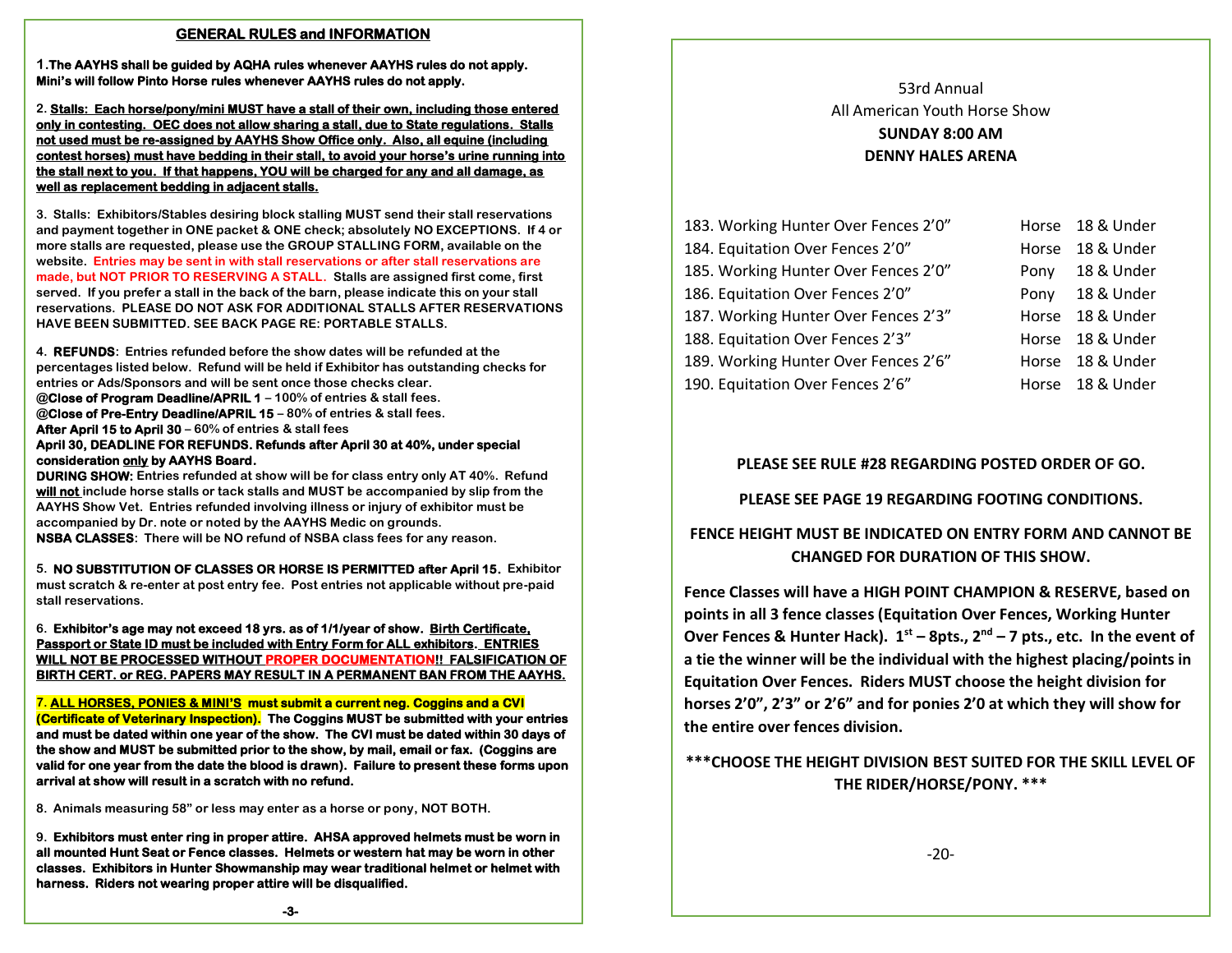# 53rd Annual All American Youth Horse Show **SUNDAY 8:00 AM COOPER ARENA**

### **SESSION 1**

| 174N. Reg. Color Breed HUS          | Horse | 14-18      |
|-------------------------------------|-------|------------|
| 175N. Reg. Color Breed HUS          | Horse | 13 & Under |
| 176. Hunter Under Saddle            | Pony  | 12 & Under |
| 177. W/T Hunter Under Saddle        | Pony  | 9 & Under  |
| 178N. Reg. Qtr. Hunter Under Saddle | Horse | 10 & Under |
| 179. W/T Hunter Under Saddle        | Horse | 9          |
| 180N. Reg. Qtr. Hunter Under Saddle | Horse | 11         |
| 181. W/T Hunter Under Saddle        | Horse | 8          |
| 182. W/T Hunter Under Saddle        | Horse | 7 & Under  |

### **SESSION 2**

| 196. Hunter Under Saddle | Pony         | $13 - 15$  |
|--------------------------|--------------|------------|
| 197. Hunter Under Saddle | Pony         | 16-18      |
| 198. Reg. Pony HUS       | Pony         | 18 & Under |
| 199. Reg. Non Stock HUS  | Horse & Pony | 18 & Under |

**THE AAYHS WILL DO ITS BEST TO PROVIDE ACCEPTABLE FOOTING IN ALL ARENAS. HOWEVER, THE AAYHS CANNOT AND WILL NOT GUARANTEE THE FOOTING WILL BE TO EACH EXHIBITOR'S PERSONAL TASTE. THERE WILL BE NO REFUNDS SIMPLY DUE TO FOOTING CONDITIONS.**

**YOUR COOPERATION IS REQUIRED WHEN THE TRACTOR DRIVERS ARE ATTEMPTING TO ENTER THE ARENAS & WARM UP AREAS TO DRAG AND/OR WATER. THEY CANNOT ENTER THE ARENA IF THERE ARE HORSES IN IT. PLEASE HELP US IN KEEPING THE SHOW MOVING.** 

**General Rules & Information continued:** 

**10. Post entries for Session 2 & 3 will close at the start of the previous session. Post entries for Session 1 will close at 8pm the night before.**

**11. The exhibitor is responsible for coordinating entries between the arenas. Every attempt will be made as the show progresses to avoid time conflicts between the arenas, but the AAYHS cannot guarantee the lack of conflicts.**

**12. Two or more exhibitors may show the same animal. However, they MAY NOT show in the same class.**

**13. NO DOUBLE entry (horse or exhibitor) can be made in any Showmanship, Horsemanship, Pleasure, Equitation, Hunter Hack or Hunter Under Saddle class.**

**14. Exhibitors participating in Walk/Trot Division are limited to Walk/Trot classes only and may not enter any class that is NOT Walk/Trot.**

**15. Registration papers must be submitted with entries if exhibitor is participating in class designated for registered horses/ponies. The horse/pony/mini does not have to be registered in the exhibitor's name.** 

**16. All ponies & mini's will be measured at the show, regardless of papers submitted with entries. See page 8 for measuring times.**

**17. Any protest, question or comment regarding the conduct of a class must be directed to the Show Steward. Under no circumstances is the judge to be approached.** 

**18. Formal protests must be filed with the Show Office within 1 hour after the completion of the class in question. A \$100.00 deposit is required and is forfeited if the protest is not upheld. Protests involving class results or missed classes WILL NOT be accepted. No refund will be given for missed classes.** 

**19. Show management reserves the right to split, cancel or change location of any class.** 

**20. Trail courses & In-Hand Jumping: Ranch course will be set up Wed. evening. Trail & In-Hand course will be up Thurs. evening for practice. Both courses will be closed 1 hr. prior to start time to reset obstacles. Fence course will be set up on Friday & Saturday evenings for mounted practice. Course will be closed at 7AM on Saturday & Sunday to re-set before classes start at 8 AM.**

**21. CHAMPIONSHIP CLASSES: Exhibitors placing 1st or 2nd in their classes are eligible for championship classes. Exhibitor is responsible for entering the appropriate Championship class in the Show Office. There is no entry fee for championship classes.** 

**22. All dogs must be kept on a leash and out of paddocks & arenas.**

**23. SEE NEWSLETTER OR BACK COVER FOR INFORMATION ON NSBA CLASSES!** 

**24. No wheeled vehicles will be permitted in the paddock areas.**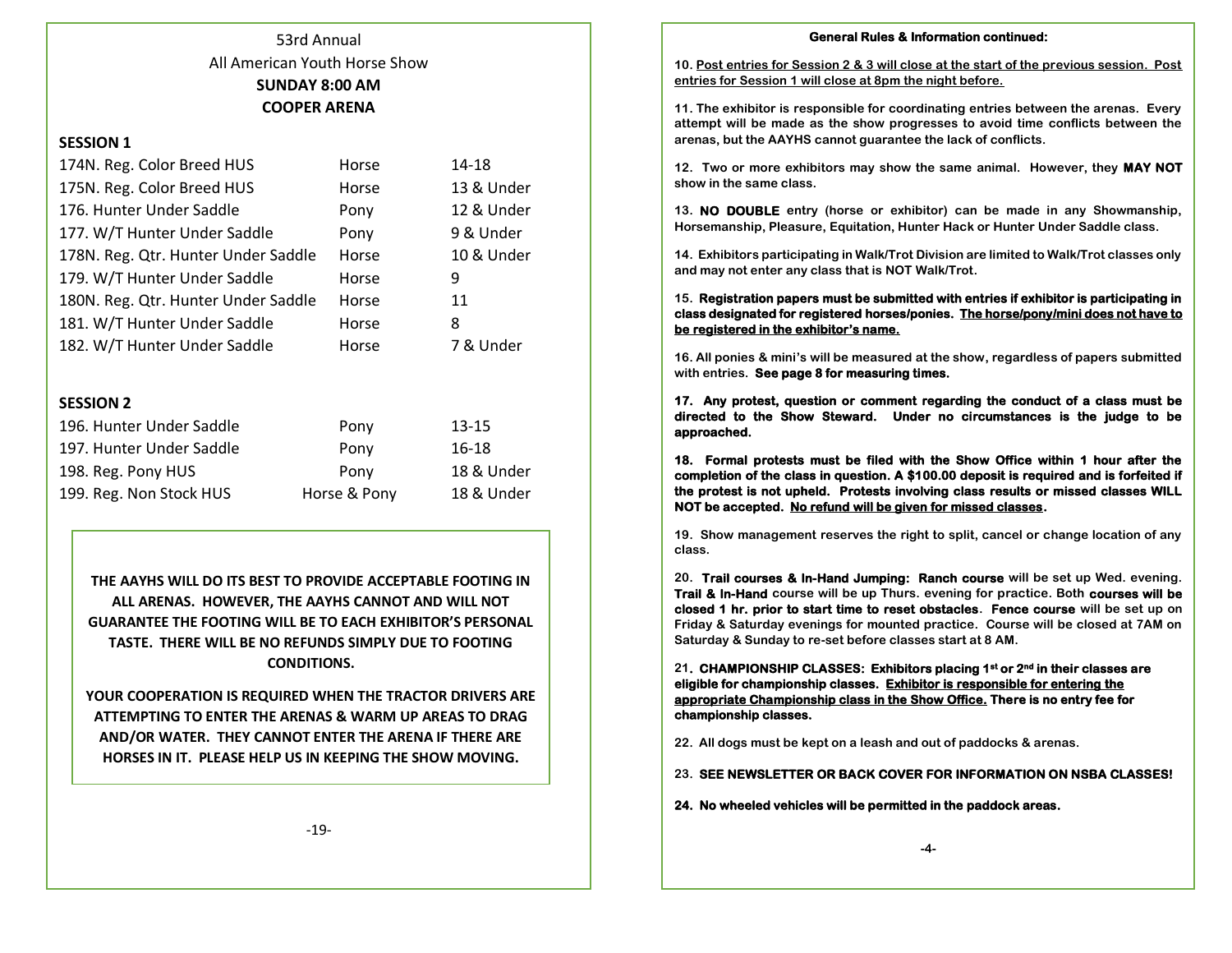#### **General Rules & Information continued:**

### **25. All wheeled vehicles including: GOLF CARTS, SCOOTERS, BICYCLES, SKATEBOARDS, ETC. MUST be removed from stall area after 8 AM each day.**

**26. Registration papers must be presented to the Show Steward if an animal's breeding is questioned.** 

**27. Horses and ponies will be required to enter the ring within 2 minutes after the first horse enters the class.** 

### **28. Western Riding, Reining, Ranch Horse Riding & Fence classes, will be run as follows: Exhibitors in these classes can run their pattern anytime during the allotted class block regardless of age/horse/pony. Once we have moved to the next block or jump height, the previous block is closed. Times will be announced during show.**

**29. No selling of new items will be permitted from the stall area.** 

**30. After April 15, you cannot change horse classes to pony classes unless you scratch and re-enter at post entry fee. If your pony measures as a horse and you are entered in pony classes, you will be switched to the horse classes of the same (if applicable) at no additional charge. If in doubt, enter as a pony to avoid additional fees.**

### **31. If you cover your tack stall, you MUST also install a smoke detector per State Fire Marshall.**

**32. The use of wireless headsets in any class is prohibited and will result in dismissal from the class and/or removal from the grounds with NO REFUND.**

**33. Entries in Reg. classes who cannot produce reg. papers upon receiving show packet will be scratched with NO refund.**

### **34. Exhibitors participating in the EWD classes must submit the EWD Form on our website when your entries are made.**

**35. Trail & Ranch Trail classes will not have a running order; they are run as open card (times are listed: pages 7, 11 & 15). However, if the course is idle in the last hour of allotted time last calls will be given including an announcement that trail is closed.**

**36. NO STALLIONS ARE PERMITTED.**

# **COLISEUM & COOPER CLASS SESSIONS**

**Session 1 will start as close to 8am as possible. Sessions run simultaneously, therefore Sessions 2 & 3 will not start until ALL arenas are ready to start that session.**

 **There is NO set time for these breaks, however they will be announced. Breaks will be at the end of each session. At that time, both arenas will be worked.** 

**Exhibitors are responsible for coordinating their class schedule in ALL arenas and must notify the paddock with any conflicts. Paddock personnel will do their best to accommodate any scheduling conflicts but cannot guarantee if last minute.**

# 53rd Annual All American Youth Horse Show **SUNDAY 8:00 AM COLISEUM**

# **SESSION 1**

| 168N. Reg. Qtr. Hunter Under Saddle | Horse | 15 |
|-------------------------------------|-------|----|
| 169N. Reg. Qtr. Hunter Under Saddle | Horse | 14 |
| 170N. Reg. Qtr. Hunter Under Saddle | Horse | 16 |
| 171N. Reg. Qtr. Hunter Under Saddle | Horse | 13 |
| 172N. Reg. Qtr. Hunter Under Saddle | Horse | 18 |
| 173N. Reg. Qtr. Hunter Under Saddle | Horse | 12 |

# **SESSION 2**

| 191N. Reg. Qtr. Hunter Under Saddle  | Horse | 17         |
|--------------------------------------|-------|------------|
| 192N. Reg. Paint Hunter Under Saddle | Horse | 14-18      |
| 193N. Reg. Paint Hunter Under Saddle | Horse | 13 & Under |
| 194. HUS No Reg. Qtr./Paint          | Horse | 13 & Under |
| 195. HUS No Reg. Qtr./Paint          | Horse | 14-18      |

# **HUNTER EQUITATION & HUNTER UNDER SADDLE CHAMPIONSHIPS (See Rule #23)**

| 200. W/T Hunter Equitation              | Horse/Pony   | Championship |
|-----------------------------------------|--------------|--------------|
| 201. Hunter Equitation                  | Pony         | Championship |
| 202. Hunter Equitation                  | <b>Horse</b> | Championship |
| 203. W/T Hunter Under Saddle Horse/Pony |              | Championship |
| 204. Hunter Under Saddle                | Pony         | Championship |
| 205. Hunter Under Saddle                | <b>Horse</b> | Championship |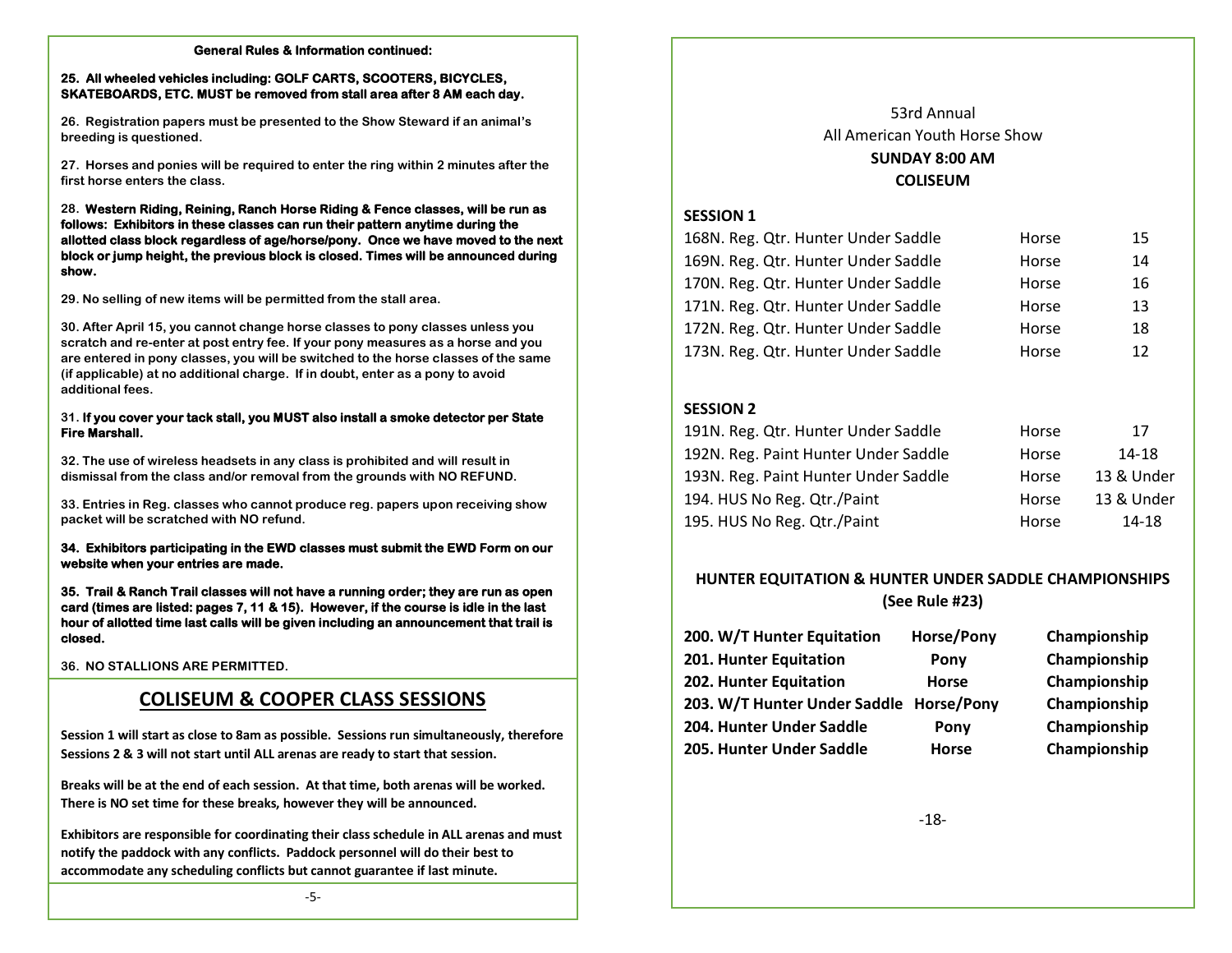### 53rd Annual All American Youth Horse Show **SATURDAY 8:00 AM COOPER ARENA**

#### **SESSION 1**

| 123. W/T Hunter Showmanship       | Horse                    | 9          |
|-----------------------------------|--------------------------|------------|
| 124. W/T Hunter Showmanship       | Pony                     | 9 & Under  |
| 125. Hunter Showmanship           | Horse                    | 10 & Under |
| 126. EWD Showmanship Assisted     | Horse & Pony             | 18 & Under |
| 127. EWD Showmanship Unassisted   | Horse & Pony             | 18 & Under |
| 128. W/T Hunter Showmanship       | Horse                    | 7 & Under  |
| 129. W/T Hunter Showmanship       | Horse                    | 8          |
| 130. Hunter Showmanship           | Horse                    | 11         |
| 131. Hunter Showmanship           | Pony                     | $13 - 15$  |
| 132. Hunter Showmanship           | Pony                     | 12 & Under |
| 133. Hunter Showmanship           | Mini                     | 13 & Under |
| 134. Hunter Showmanship           | Mini                     | 14-18      |
| <b>SESSION 2</b>                  |                          |            |
| 155. EWD Horsemanship Assisted    | Horse & Pony             | 18 & Under |
| 156. EWD Horsemanship Unassisted  | Horse & Pony             | 18 & Under |
| 157. W/T Hunter Equitation        | Horse                    | 9          |
| 158. W/T Hunter Equitation        | Horse                    | 8          |
| 159. W/T Hunter Equitation        | Horse                    | 7 & Under  |
| 160. W/T Hunter Equitation        | Pony                     | 9 & Under  |
| <b>SESSION 3</b>                  |                          |            |
| 165. Hunter Equitation            | Horse                    | 10 & Under |
| 166. Hunter Equitation            | Pony                     | 12 & Under |
| 167. Hunter Equitation            | Pony                     | $13 - 15$  |
|                                   | <b>DENNY HALES ARENA</b> |            |
|                                   | <b>SATURDAY 8:00 AM</b>  |            |
| 139. W/T Ground Poles Equitation  | Horse & Pony             | 9 & Under  |
| 140. Beg. Ground Poles Equitation | Horse & Pony             | 18 & Under |
| 141. Crossrails Equitation 18"    | Horse & Pony             | 13 & Under |
| 142. Crossrails Equitation 18"    | Horse & Pony             | 14-18      |
| 143. Beg. Jumper 2'0"             | Horse                    | 14-18      |
| 144. Beg. Jumper 2'0"             | Horse                    | 13 & Under |
| 145. Beg. Jumper 2'0"             | Pony                     | 18 & Under |
| 146. Hunter Hack 2'0"             | Horse                    | 18 & Under |
| 147. Hunter Hack 2'0"             | Pony                     | 18 & Under |
| 148. Hunter Hack 2'3"             | Horse                    | 18 & Under |
| 149. Hunter Hack 2'6"             | Horse                    | 18 & Under |
|                                   |                          |            |

-17-

#### **General Rules & Information continued:**

#### **Western & Hunt Seat classes:**

**1. Exhibitors competing in pattern classes (SHOWMANSHIP, HORSEMANSHIP & EQUITATION) must enter the ring in the order posted at the show office. Any deviation or conflict of this order MUST be approved by the Show Steward/Paddock.** 

**2. REG. W. Pleasure/HUS COLOR BREED HORSE: These classes are open to horses that have registration papers in Pinto, Buckskin, Dun, Palomino and any other recognized color breed registry. These horses are also eligible for Reg. Qtr. & Reg. Paint Pleasure/HUS if they are double registered. Papers must be sent with entries for any reg. class.**

**3. Reg. Pony Pleasure/HUS: These classes are open to ponies that have registration papers in Qtr. Pony, POA, any other Stock type recognized pony breed association or breed association with specific pony division. Ponies are also eligible for Western Pony Pleasure & Pony HUS classes. Ponies entering Reg. Non-Stock classes are not permitted to enter Reg. Pony classes.**

**4. W. Pleasure/HUS (No Reg. Qtr. or Paint): These classes are open to all horses or mules that are unregistered or have reg. papers in any other Stock type association. Reg. horses/ponies entering Reg. Qtr or Reg. Paint are not permitted to enter these classes.**

**5. Reg. Non-Stock Horse & Pony W. Pleasure & HUS: are not permitted to enter any Pleasure or HUS class specifically for Reg. Paint or Qtr., Color Breed or No Reg. Qtr. or Paint, or Reg. Pony.** The 1<sup>st</sup> & 2<sup>nd</sup> places in the **Reg. Non Stock** classes are eligible for **Championship classes, but must enter the horse or pony division, depending on the division you are showing for this entire show.** 

**6. Hunter Showmanship horses/ponies may be shown in a bridle or halter.**

**7. Ranch Showmanship exhibitors cannot enter age group Showmanship classes.**

#### **Fence Classes:**

**1. Crossrails Over X's – Open to horses & ponies or riders that have never shown over a course of 2'0" or higher. CANNOT cross enter additional over fence classes except Hunter Hack.**

**2. Beg. Jumpers 2'0" – Open to horses & ponies or riders that have never shown over fences above 2'6". Jump off at Judges discretion due to tie (time and faults).**

**3. Western Riding, Reining, Ranch Horse Riding & Fence classes, will be run as follows: Exhibitors in these classes can run their pattern anytime during the allotted class block regardless of age/horse/pony. Once we have moved to the next block or jump height, the previous block is closed.**

**4. Ground Poles, Crossrails & Beg. Jumper classes WILL NOT be included in High Pt. Fence Awards.**

**5. Exhibitors in Fence classes will be required to select a fence height on their entry form and may not change heights for the duration of the show.**

**6. W/T Ground poles limited to 9 & Under. Beg. Ground Poles open to Beg. Over Fence riders. Trotting is not penalized. Beg. Ground Pole riders may cross enter Crossrails. W/T will not be permitted to enter Crossrails classes.**

**7. High Pt. & Res. High Pt. will be awarded to each age group using points from Eq. Over Fences, Wrkg. Hunter & Hunter Hack. In the event of a tie, the tie will broke by placing in Eq. Over Fences.** 

**8. Exhibitors in these classes can run their pattern anytime during the allotted class block regardless of age/horse/pony. Once we have moved to the next block or jump height, the previous block is closed.**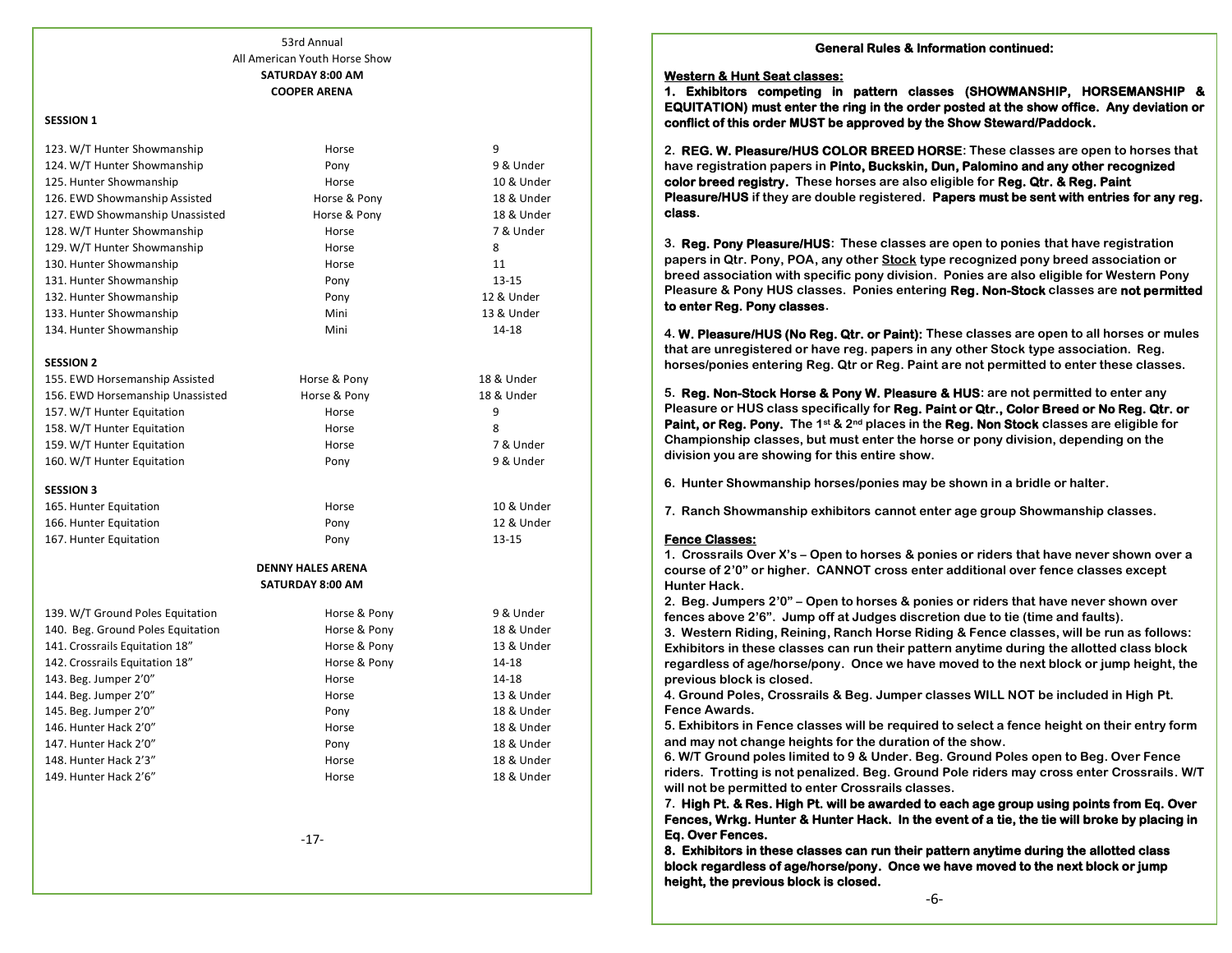### **General Rules & Information continued:**

**Ranch Horse Riding, Ranch Trail & Ranch Rail:** 

**1. Horse/pony participating in RHR are not eligible for any other pleasure class at this show. Horse/pony participating in RH Trail may not cross enter other Trail classes. RANCH TRAIL will run from 2-6 on Thursday, last calls will be given should the course close sooner. Ranch Exhibitors are permitted in Western Horsemanship and may only enter Ranch Showmanship.** 

**2. No horse/pony may cross enter a western pleasure class & ranch riding class at this show, regardless of the number of exhibitors showing the horse/pony.** 

**3. The horse's performance should simulate a horse/pony riding outside the confines of an arena & that of a working ranch horse. This class should show the horse's ability to work at a forward, working speed while under control by the rider. Light contact should be rewarded, and horse does not have to be shown on a full drape of reins. The overall manners and responsiveness of the horse while performing the maneuver** 

**requirements, and the horses' quality of movement are the primary considerations. 4. Each exhibitor will perform a pattern as designed by the Show Cte.** 

**5. Each horse/pony will work individually, performing both required and optional maneuvers, and scored based on 0 to 100, with 70 denoting an average performance. 6. Failure to perform a required maneuver within the designated pattern will result in a horse placing below all other horses that perform all maneuvers.** 

**7. Hoof polish is discouraged but will not be cause for DQ at this show.** 

**8. Banded or Braided manes are discouraged but will not be cause for DQ at this show. However, tail extensions will be cause for DQ.** 

**9. Equipment with silver should not count over a good working outfit. Silver on bridles and saddles is discouraged.** 

#### **10. High Point & Reserve High Point will be awarded to each age group using points from Ranch Riding, Ranch Rail & Ranch Trail. In the event of a tie, tie will be broken by placing in Ranch Riding.**

**11. Western Riding, Reining, Ranch Horse Riding & Fence classes, will be run as follows: Exhibitors in these classes can run their pattern anytime during the allotted class block regardless of age/horse/pony. Once we have moved to the next block or jump height, the previous block is closed.**

### **Miniature Horses:**

**1. Miniatures are to be shown unshod in all classes and without weights of any kind. 2. It is permissible to tie up long tails in Trail In-Hand, Jumping In-Hand & Driving. Jump heights will start at min of 18in to max of 28in.** 

**3. No whips, bats or crops are permitted in Miniature Showmanship classes.** 

**4. Mini's hitched to carts will not be permitted in any arena, paddock or warm-up area where there are mounted horses. Failure to comply will result in dismissal from the show.** 

**5. Mini's placing 1st or 2nd in their Showmanship classes will be eligible to enter Mini Championship Showmanship.** 

**6. Mini's will not be permitted to cross enter Showmanship classes (ie: Mini Showmanship and Pony Showmanship).** 

#### **7. High Point & Reserve High Point will be awarded to each age group using points from Driving, In-Hand Trail & In-Hand Jumping. In the event of a tie, tie will be broken by placing in Mini In-Hand Trail.**

**8. Exhibitors in Mini Driving will be required to have a header.** 

**9. Helmets must be worn by all exhibitors participating in driving.** 

**10. Times for In Hand-Trail, In-Hand Jumping & Driving warm-ups will be listed on Warm Up/Longeing Schedule.** 

**11. In-Hand Trail & Jumping will have a running order.** 

-7-

# 53rd Annual All American Youth Horse Show **SATURDAY 8:00 AM COLISEUM**

### **SESSION 1**

| 119E. Hunter Showmanship | Horse | 12        |
|--------------------------|-------|-----------|
| 119W. Hunter Showmanship | Horse | 16        |
| 120E. Hunter Showmanship | Horse | 18        |
| 120W. Hunter Showmanship | Horse | 13        |
| 121E. Hunter Showmanship | Horse | 14        |
| 121W. Hunter Showmanship | Horse | 15        |
| 122E. Hunter Showmanship | Horse | 17        |
| 122W. Hunter Showmanship | Pony  | $16 - 18$ |

**COLISEUM SHOWMANSHIP: Arena will be divided in half. One ½ marked "E" (EAST) and the other ½ marked "W" (WEST). Halves E & W will run concurrently. Exhibitors must enter the appropriate half of the arena according to the order posted unless otherwise directed by Show Staff.**

### **HUNTER SHOWMANSHIP CHAMPIONSHIP (See rule 23)**

| 135. W/T Hunter Showmanship<br>136. Hunter Showmanship<br>137. Hunter Showmanship<br>138. Hunter Showmanship | Horse & Pony<br>Pony<br>Horse<br>Mini | Championship<br>Championship<br>Championship<br>Championship |
|--------------------------------------------------------------------------------------------------------------|---------------------------------------|--------------------------------------------------------------|
| <b>SESSION 2</b>                                                                                             |                                       |                                                              |
| 150. Hunter Equitation                                                                                       | Horse                                 | 16                                                           |
| 151. Hunter Equitation                                                                                       | Horse                                 | 17                                                           |
| 152. Hunter Equitation                                                                                       | Horse                                 | 14                                                           |
| 153. Hunter Equitation                                                                                       | Horse                                 | 18                                                           |
| 154. Hunter Equitation                                                                                       | Horse                                 | 15                                                           |
| <b>SESSION 3</b>                                                                                             |                                       |                                                              |
| 161. Hunter Equitation                                                                                       | Horse                                 | 12                                                           |
| 162. Hunter Equitation                                                                                       | Horse                                 | 11                                                           |
| 163. Hunter Equitation                                                                                       | Horse                                 | 13                                                           |
| 164. Hunter Equitation                                                                                       | Pony                                  | 16-18                                                        |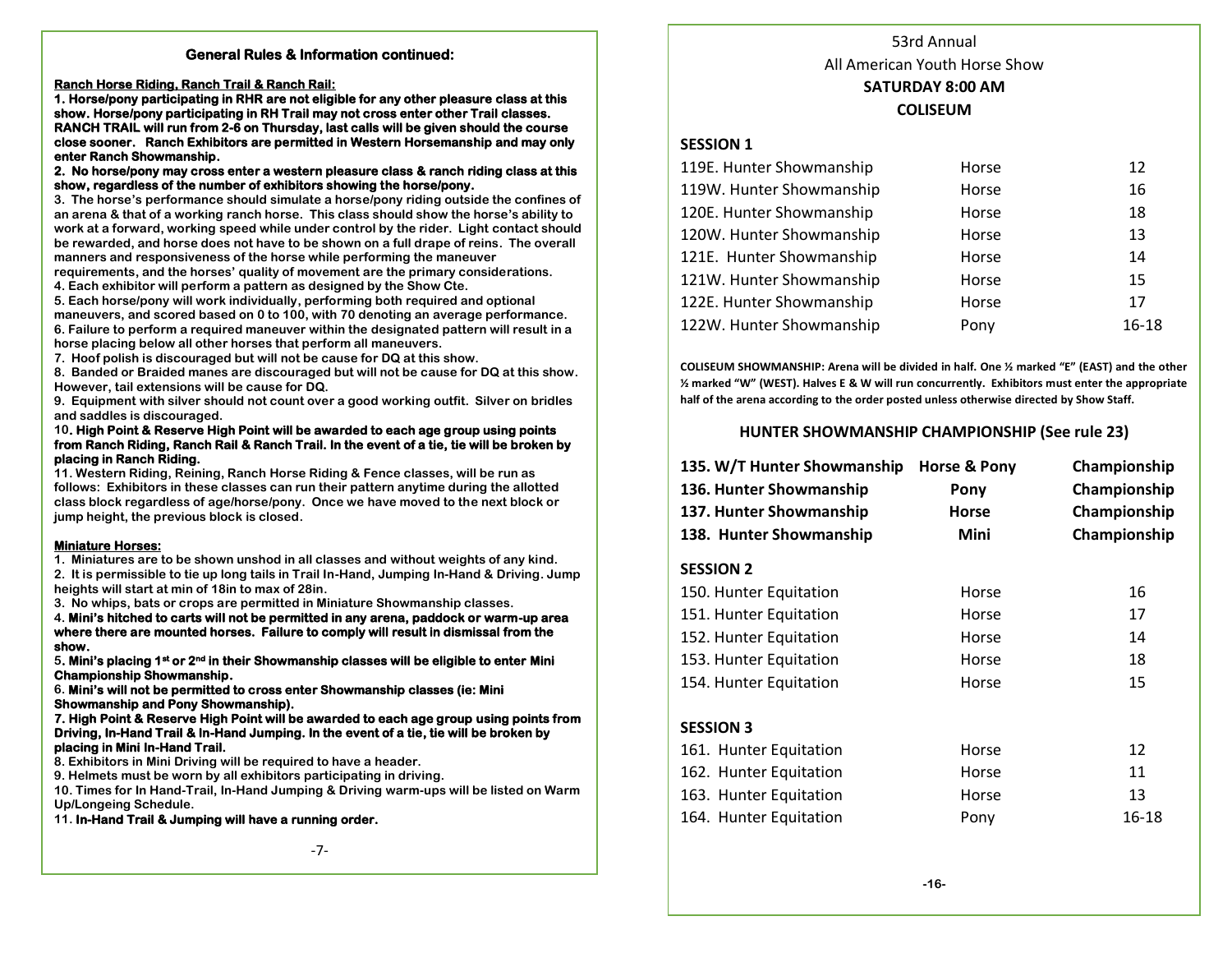#### 53rd Annual

# All American Youth Horse Show **FRIDAY 8:00 AM-4:00 PM BRICKER PADDOCK – WEST (LUNCH BREAK 12:00-12:30 ARENA CLOSED)**

| 73. Walk/Trot Trail | Horse & Pony | 9 & Under  |
|---------------------|--------------|------------|
| 74. Trail           | Pony         | 18 & Under |
| 75. Trail           | Horse        | 12 & Under |
| 76. Trail           | Horse        | $13 - 15$  |
| 77. Trail           | Horse        | 16-18      |
|                     |              |            |

1. Exhibitors are not permitted in the ring unless they are being judged.

2. **Please check in with the Ring Clerk. You will need to know your class number and age division**.

3. There will be NO refunds if, for whatever reason, an exhibitor fails to be judged.

4. An exhibitor accumulating 3 refusals while working the TRAIL or IN-HAND TRAIL/JUMPING will be excused and not considered for a ribbon.

5. The western/hunt trail course will run from 8 am until 4 pm with a  $\frac{1}{2}$  break from 12 to 12:30. No exhibitor may be on course during the break.

6. Ranch Trail course will be set up Wed. evening until 1 PM Thurs., Regular Trail course & Mini Jumps will be set up on Thursday evening for mounted & in-hand practice until 7 AM on Friday. All courses will be closed 1 hour prior to the start in order to reset obstacles.

7. **There will be no cross entry of trail/rh trail for any horse/pony. Likewise, one exhibitor may not show in regular trail, and another take the same horse/pony in rh trail.** 

**8. Last and final calls will be given should the course close prior to 4pm.**

# **DENNY HALES ARENA FRIDAY 8:00 AM**

| 78. Reining        | Horse & Pony | 16-18      |
|--------------------|--------------|------------|
| 79. Reining        | Horse & Pony | 13-15      |
| 80. Reining        | Horse & Pony | 12 & Under |
| 81. Western Riding | Horse & Pony | 16-18      |
| 82. Western Riding | Horse & Pony | $13 - 15$  |
| 83. Western Riding | Horse & Pony | 12 & Under |
| 84N. Ranch Riding  | Horse & Pony | 16-18      |
| 85N. Ranch Riding  | Horse & Pony | 13-15      |
| 86N. Ranch Riding  | Horse & Pony | 12 & Under |
|                    |              |            |

# **SECURITY FOR THE AAYHS IS PROVIDED BY THE FRANKLIN COUNTY SHERIFF'S DEPARTMENT**

- **1. It is suggested that all valuables be locked securely in your tack stalls or vehicle. Do not leave them in the aisle!**
- **2. Please also remember to lock your tack compartments on your horse trailer.**

**The AAYHS will not be responsible for ANY lost or stolen items. Lost/Found items can be turned in to the Show Office.**

# **AAYHS SHOW VETERINARIAN VALERIE ANDERSON, DVM**

**…………………………………………………………………**

**………………………………………………………………………………………**

# **PONY/MINI MEASURING**

**ALL PONIES & MINI'S MUST BE MEASURED IN ORDER TO RECEIVE YOUR SHOW PACKET**

**MEASURING IS DONE AT STALL #1 OR INQUIRE IN SHOW OFFICE.**

# **WEDNESDAY, 9 AM UNTIL 8 PM**

# **THURSDAY 7 AM UNTIL 12 PM**

**(Mini's are measured by the last hairs of the mane. Ponies are measured by highest point of withers.)**

**Any disputes will be resolved by the Show Stewards.**

### -8-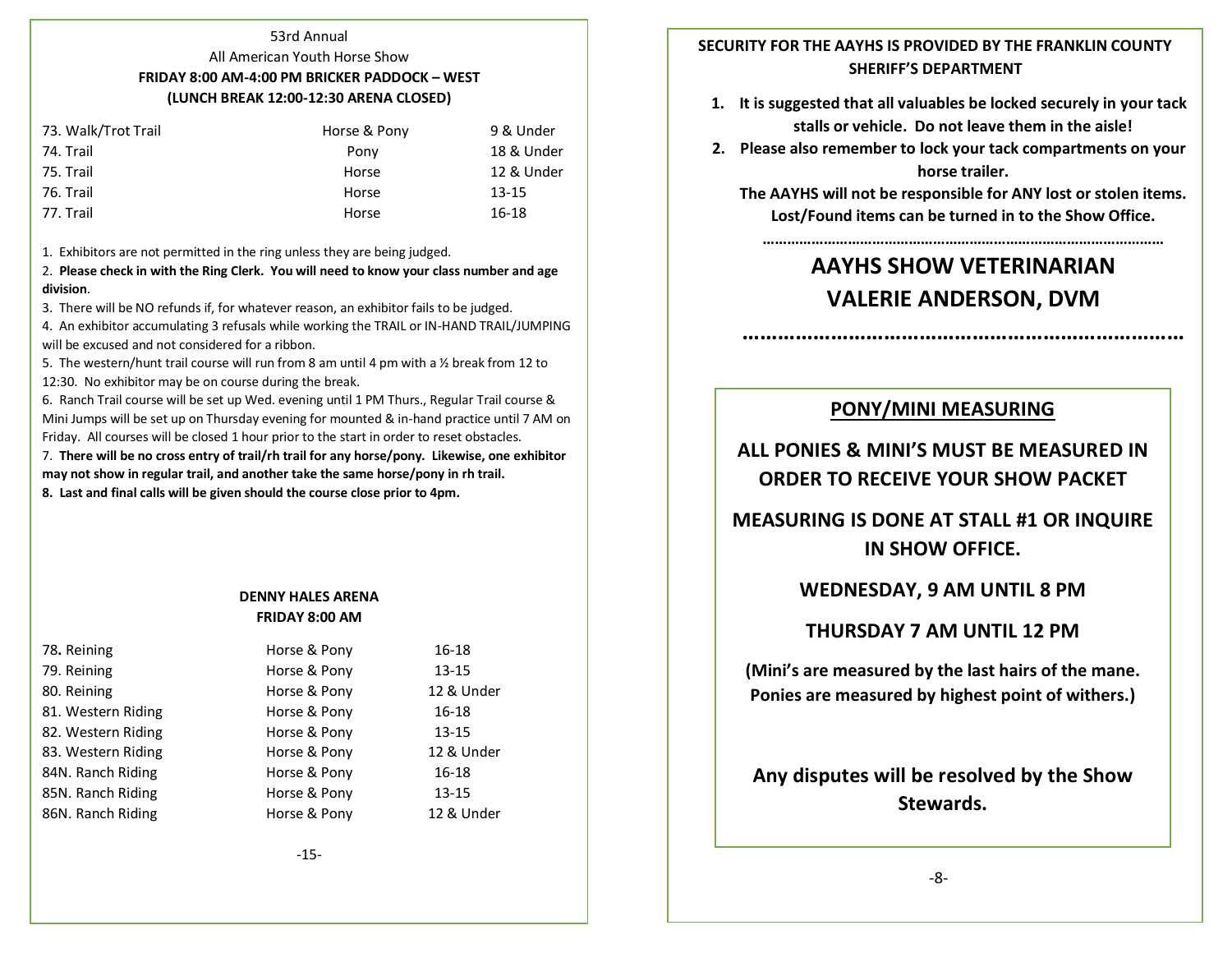# All American Youth Horse Show **THURSDAY 8:00 AM**

53rd Annual

# **CONTEST DIVISION – DENNY HALES ARENA**

| 1. Barrels | Pony  | 12 & Under |
|------------|-------|------------|
| 2. Barrels | Pony  | $13 - 15$  |
| 3. Barrels | Pony  | 16-18      |
| 4. Barrels | Horse | 12 & Under |
| 5. Barrels | Horse | $13 - 15$  |
| 6. Barrels | Horse | $16 - 18$  |
| 7. Poles   | Pony  | 12 & Under |
| 8. Poles   | Pony  | $13 - 15$  |
| 9. Poles   | Pony  | $16 - 18$  |
| 10. Poles  | Horse | 12 & Under |
| 11. Poles  | Horse | $13 - 15$  |
| 12. Poles  | Horse | $16 - 18$  |

# **CONTEST RULES:**

1. AAYHS Contest Division shall be guided by the AQHA rules whenever AAYHS rules do not apply.

- 2. No hitting or spurring in front of cinch.
- 3. No whips, bats, crops or over & under.

4. **FOR EVERYONE'S SAFETY:** Rider must be in control of his/her animal when entering the arena. After passing thru arena gate, Rider **MUST** cause animal to make a clear directional change, either to the right or left of the gate, or in a complete circle, before beginning the pattern. Animal **MAY NOT** run through the gate and straight into the pattern.

5. Rider must wear proper attire per AQHA rules. Western Hat, Helmet or no hat. There is a 5 second penalty for losing your hat.

- 6. Rider may be led up to but not thru gate.
- 7. 5 second penalty for each barrel or pole knocked down.
- 8. Rider may hold barrel with hand.
- 9. No time if off pattern.

### **PLEASE SEE PAGE 19 REGARDING FOOTING CONDITIONS**

**The Contest Division will have a High Point & Reserve High Point for each age division, based upon points in both barrels and poles. 1st place – 8 pts, 2nd place – 7 pts., etc. In the event of a tie, the winner will be the individual with the fastest combined time in barrels and poles.**

53rd Annual All American Youth Horse Show **FRIDAY 8:00 AM COOPER ARENA**

# **SESSION 1**

| 68. Ranch Rail                   | Horse & Pony | 12 & Under |
|----------------------------------|--------------|------------|
| 69. W/T Western Pleasure         | Horse        | 9          |
| 70. W/T Western Pleasure         | Horse        | 8          |
| 71. W/T Western Pleasure         | Horse        | 7 & Under  |
| 72. W/T Western Pleasure         | Pony         | 9 & Under  |
|                                  |              |            |
| <b>SESSION 2</b>                 |              |            |
| 92. Men's Western Pleasure       | Pony         | 18 & Under |
| 93. Ladies Western Pleasure      | Horse        | 11         |
| 94. Ladies Western Pleasure      | Horse        | 10 & Under |
| 95. Men's Western Pleasure       | Horse        | 13 & Under |
| 96. Ladies Western Pleasure      | Pony         | 18 & Under |
| 97. Men's Western Pleasure       | Horse        | 14-18      |
|                                  |              |            |
| <b>SESSION 3</b>                 |              |            |
| 105N. Western Pleasure Reg. Qtr. | Horse        | 11         |
| 106. Western Pleasure Reg. Pony  | Pony         | 18 & Under |
|                                  |              |            |

| 107N. Western Pleasure Reg. Qtr.               | Horse        | 10 & Under |
|------------------------------------------------|--------------|------------|
| 108. Western Pleasure No Reg. Qtr./Paint Horse |              | 13 & Under |
| 109. Western Pleasure                          | Pony         | $13 - 15$  |
| 110. Western Pleasure                          | Pony         | 12 & Under |
| 111. Western Pleasure                          | Pony         | 16-18      |
| 112. Reg. Non-Stock W. Pleasure                | Horse & Pony | 18 & Under |

All horses/ponies attending the AAYHS shall, always be treated humanely and with dignity, respect and compassion.

The standard by which conduct, or treatment will be measured is that which a reasonable

person, informed and experienced in generally accepted equine care, training and exhibition procedures or veterinary standards, would determine to be cruel, abusive or inhumane.

If such abuse occurs, violators will be subject to removal from the grounds & horse show and will forfeit all entry fees/stall fees. If at any time a judge deems your horse unsound you will be excused from the class and not permitted to show until your horse is examined by the Show Veterinarian.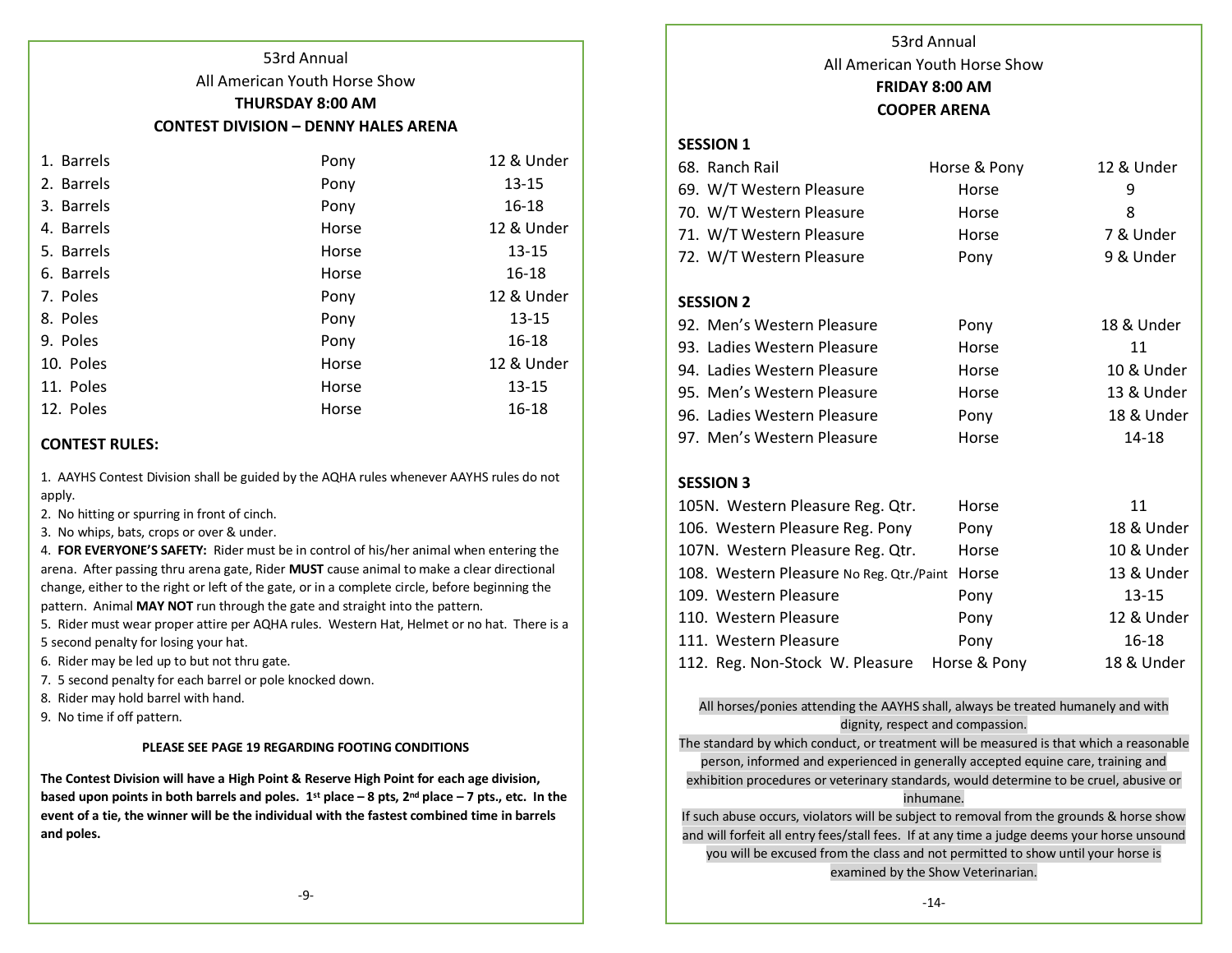# 53rd Annual All American Youth Horse Show **FRIDAY 8:00 AM COLISEUM**

### **SESSION 1**

| 59. Ranch Rail                            | Horse & Pony | 16-18      |
|-------------------------------------------|--------------|------------|
| 60. Ranch Rail                            | Horse & Pony | $13 - 15$  |
| 61. Ladies Western Pleasure               | Horse        | 15         |
| 62. Ladies Western Pleasure               | Horse        | 16         |
| 63. Ladies Western Pleasure               | Horse        | 14         |
| 64. Ladies Western Pleasure               | Horse        | 18         |
| 65. Ladies Western Pleasure               | Horse        | 13         |
| 66. Ladies Western Pleasure               | Horse        | 12         |
| 67. Ladies Western Pleasure               | Horse        | 17         |
|                                           |              |            |
| <b>SESSION 2</b>                          |              |            |
| 87N. Western Pleasure Reg. Paint          | Horse        | 13 & Under |
| 88N. Western Pleasure Reg. Qtr.           | Horse        | 18         |
| 89N. Western Pleasure Reg. Qtr.           | Horse        | 14         |
| 90N. Western Pleasure Reg. Qtr.           | Horse        | 15         |
| 91N. Western Pleasure Reg. Qtr.           | Horse        | 12         |
|                                           |              |            |
| <b>SESSION 3</b>                          |              |            |
| 98N. Western Pleasure Reg. Qtr.           | Horse        | 13         |
| 99N. Western Pleasure Reg. Paint          | Horse        | 14-18      |
| 100N. Western Pleasure Reg. Qtr.          | Horse        | 16         |
| 101N. Western Pleasure Reg. Qtr.          | Horse        | 17         |
| 102N. Western Pleasure Reg. Color Breed   | Horse        | 14-18      |
| 103. Western Pleasure No. Reg. Qtr./Paint | Horse        | 14-18      |
| 104N. Western Pleasure Reg. Color Breed   | Horse        | 13 & Under |

# **WESTERN HORSEMANSHIP & PLEASURE CHAMPIONSHIP CLASSES (See Rule #23)**

| 113. W/T W. Horsemanship  | Horse & Pony | Championship |
|---------------------------|--------------|--------------|
| 114. Western Horsemanship | Pony         | Championship |
| 115. Western Horsemanship | <b>Horse</b> | Championship |
| 116. W/T Western Pleasure | Horse & Pony | Championship |
| 117. Western Pleasure     | Pony         | Championship |
| 118. Western Pleasure     | <b>Horse</b> | Championship |
|                           |              |              |



**9 – Gilligan Complex - Stalls/Show Office is along green wall.** 

**10 – Covered Paddock on south side of Bricker Bldg. – Warm-Up Area/Paddock** 

- **10 – West Paddock Arena**
- **12 – Coliseum**
- **14 – Cooper Arena**
- **21 – Denny Hales Arena**

**Parking behind the Gilligan Complex is restricted to unloading & loading only. No vehicles without horse trailers will be permitted behind barn during unloading & loading times. Parking is available on top of the Gilligan. All vehicles left behind barn longer than 30 mins. will be subject to tickets/towing at owner's expense. Please be courteous and DO NOT block anyone in!!!**